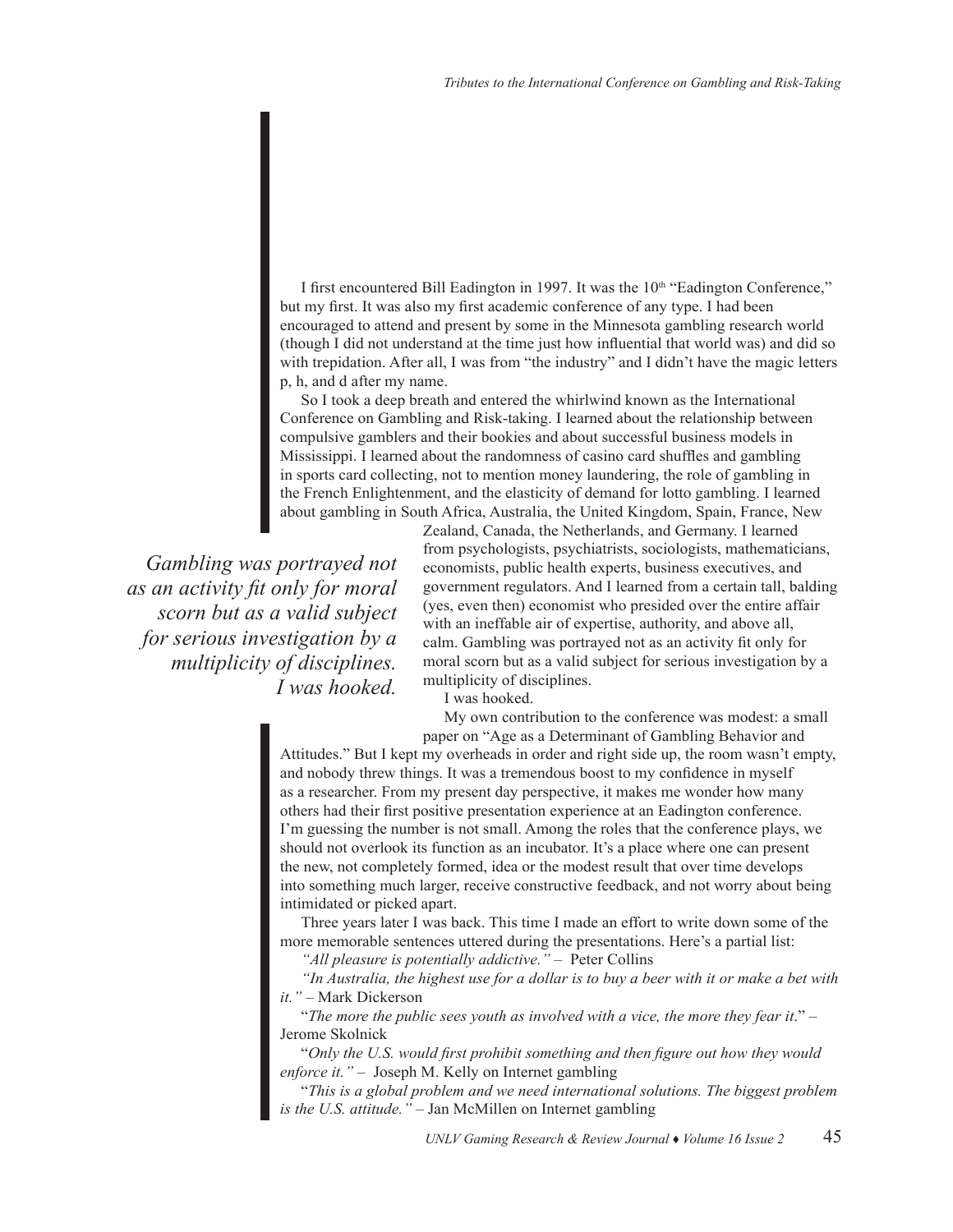## "*Gambling is less and less a moral issue." – William Eadington*

Since that time, the conference has continued to grow and develop. Representatives from Asian nations began to appear. Internet and other forms of electronic gambling, first discussed in 2000, have grown to take a more prominent place on the agenda. But a large number of presentations from the  $10<sup>th</sup>$  conference would not have been out of place 12 years later at the 14<sup>th</sup>. It's still diverse, still stimulating, still friendly, and I leave each one regretting that I have to wait three years for the next. And the highlight, always, is the synopsis of trends, studies, and activities summarized into the underlying big ideas by Dr. William Eadington.

Shortly after the  $11<sup>th</sup>$  conference, I had the privilege of interviewing Bill for a trade journal. During the interview I asked him to talk about the first conference and his views on how the conference had changed. He answered:

*"The first one was interesting in its own right. We did publish a book that captured the major papers that were presented - a book called "Gambling in Society" – that now is an interesting piece to look back on, if you can ever find a copy. The people who were doing research in the 1960s and 1970s were quite insightful in their ability to see what gambling encompassed and where it was going. So we had papers presented by people, such as Robert Herman, Edward Thorp, Peter Griffin, Igor Kusyszyn and a number of others, who were contributing to the literature at that time from their academic positions at various universities, but who were really 'voices in the wilderness.'*

*"I think we found about the only economist, the only psychologist, the only sociologist, the only criminologist and the handful of mathematicians who were doing serious work. We managed to pull them all together for what was a very small, but quite interesting conference at the time. In total, for that first conference, we had about 30 papers and perhaps 75 people in attendance.*

*At the*  $11<sup>th</sup>$  *Conference that took place in Las Vegas in June 2000, there were approximately 250 papers and about 450 people in attendance from all over the world. The volume of research and the amount of interest in gambling has increased considerably, but much of the research has gone into more detailed areas than before. The sweepingly general kinds of analyses have pretty much been addressed, but we are now getting, I think, much better analysis of some of the narrower topics in particular areas.*

*"There, obviously, is a lot of interest in problem and pathological gambling as a research area. I would suspect about 35 percent of the papers that were presented at the 11th Conference dealt with variations on problem or pathological gambling. We were finally seeing some integration between studies that look at problem and pathological gambling, studies that look at public policy issues, and studies that look at the strategic positioning of companies that do business in the gaming industries. The common thread that has emerged in all these areas, interestingly, is problem and pathological gambling. It is an issue of interest to the scientific community because of its parallels to alcoholism and drug abuse, as well as the underlying questions of how society mitigates such issues. It is increasingly of interest to regulators and policy makers in terms of determining what is good public policy towards permitting legal and commercial gaming and at the same time not creating significant negative social impacts on society at large. Gaming companies, I think, are increasingly seeing their role in an enlightened self-interest context of better understanding problem and pathological gambling, and working out their own internal strategies to effectively deal with the issue before less acceptable strategies are imposed upon them from the outside, through regulations, statutory limitations, or prohibitions."*

In the same interview I asked him what the world of gambling would look like in ten years. As it has now been 11 years since the interview, we can see just how accurate Bill was. While he (along with me and many others) underestimated the degree of growth in U.S. casinos outside Nevada, I think after reading, you will join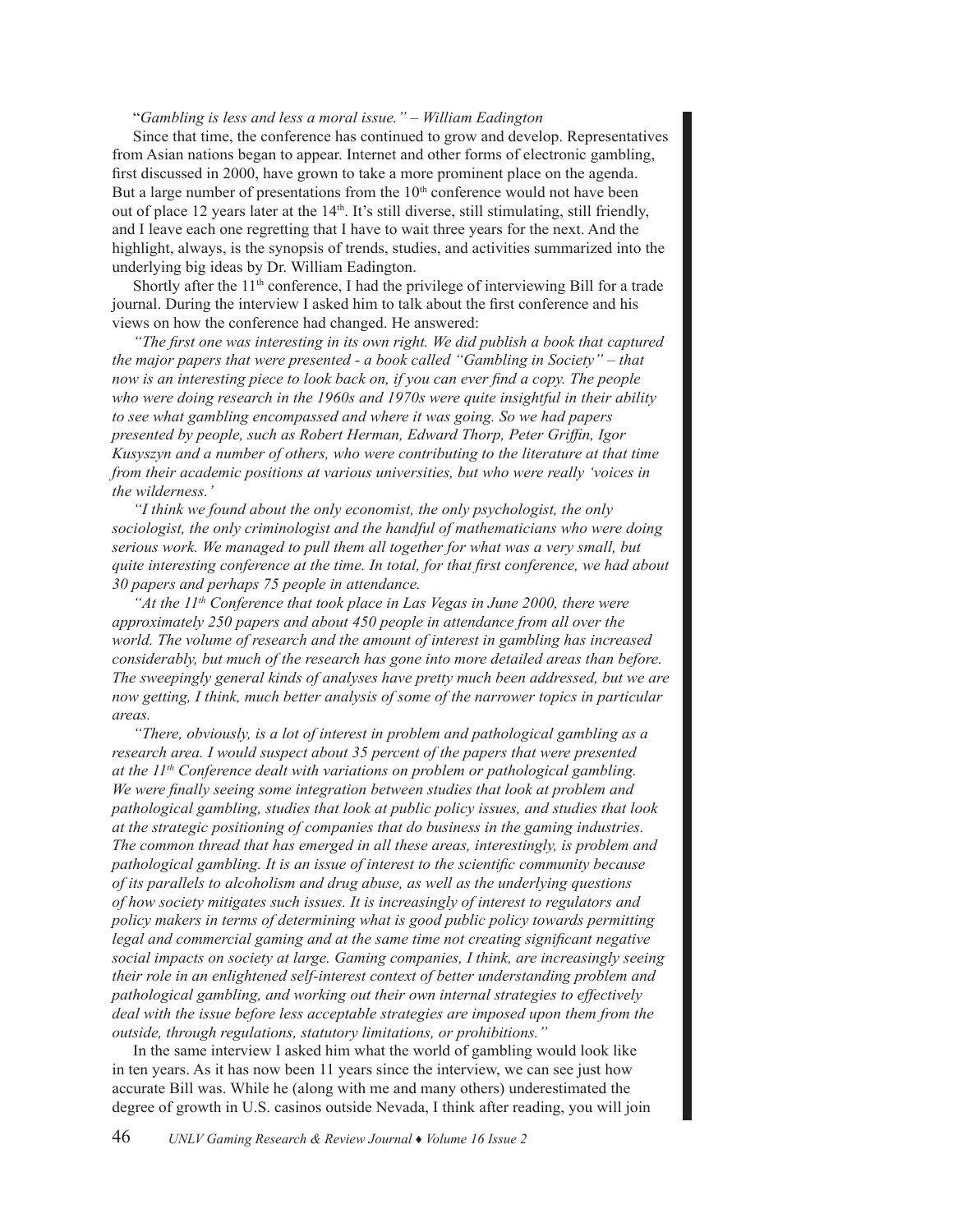me in marveling at the man's prescience. His knowledge has both a breadth and depth that continually astounds me, but that's not where Bill's genius (a term I do not use loosely) shows. Too often, knowledgeable people become repositories of trivia, facts without context. Bill is anything but trivial. He links his facts with unique insight and brings them together into big ideas that leave you thinking, "I never thought of that before."

*"What I'm going to do is look back a little bit. In the United States, we had an explosion of casino-style gambling in the early 1990s that happened to coincide with an economic recession and a relatively slow recovery. Politically, casinos became very popular because they were labor-intensive and held out the promise of being good revenue sources for governments in search of new forms of taxation. But, more importantly, they were viewed as an important catalyst to stimulate local economies or create local tourism industries or to be a tool for economic redevelopment in declining areas. A number of states looked at casinos with that rationale, unrealistically in some cases.*

*"In retrospect, we learned in many jurisdictions that if you legalize casinos in a place that does not have many tourism amenities, those casinos primarily become entertainment venues for people who live within a 50-mile radius. There's not much of a tourism component associated with such casinos; that has been the experience with many of the riverboat jurisdictions in Illinois, Indiana, Missouri and Iowa.*

*"After 1993, the success rate of efforts to legalize casinos diminished considerably. Since then, only Detroit has added casinos to the list of American jurisdictions that now have casinos. The exception to this has been Indian gaming, which is being driven by a separate set of legal factors. Indian gaming has been one of the more important gaming industry developments in the U.S. in the last five years. California Indian gaming is going to be a very important development as it works its way through the various legal and political machinations that are still taking place.*

*"My suspicion is, over the next ten years, we are not going to see a pattern of legalization of casino-style gaming that we saw in the early 1990s. Instead, we are likely to see a continuing development in Indian gaming in the various states where it is permitted. We are also likely to see a lot more hybrid casino-style gambling, such as the introduction of slot machines at racetracks or in bars and taverns. The Internet issue is going to take on increasing importance, and the introduction of new technologies, especially in slot machines and gaming devices, is going to continue to have a very strong influence in terms of what happens in those jurisdictions where gaming is permitted. Technology will also push the envelope as to how new forms of gambling are going to sneak into various jurisdictions.*

*"I suspect that we are going to have a lot of difficulty in defining gambling as opposed to games, contests, and investments. It may become increasingly difficult to design laws to constrain and restrict gambling. The new technologies, many of which are linked to the Internet and many of which are linked to interactive game playing opportunities, are going to influence the kind of gambling that is available in ten years. These are going to pose some very interesting public policy challenges, as well as some intriguing gambling opportunities for customers and players."*

"*Long term, in my own opinion, the ability to prohibit gambling on the Internet is going to be fruitless and so, ultimately, I suspect we are going to see some kind of legal and regulated Internet gambling…My suspicion is we will also see the development of new forms of gambling on the Internet that are very different than what we are used to. They might be quite different from traditional lottery products or casino offerings or, for that matter, even traditional sports wagering or race wagering. This is because the Internet is a brand new toy. It has the potential to create a lot of other kinds of tournament activities or skill-chance games or other very entertainment-driven participation games that have gambling as only part of their offering. It is going to create legal questions as to whether these are forms of gambling or not. But even if we*